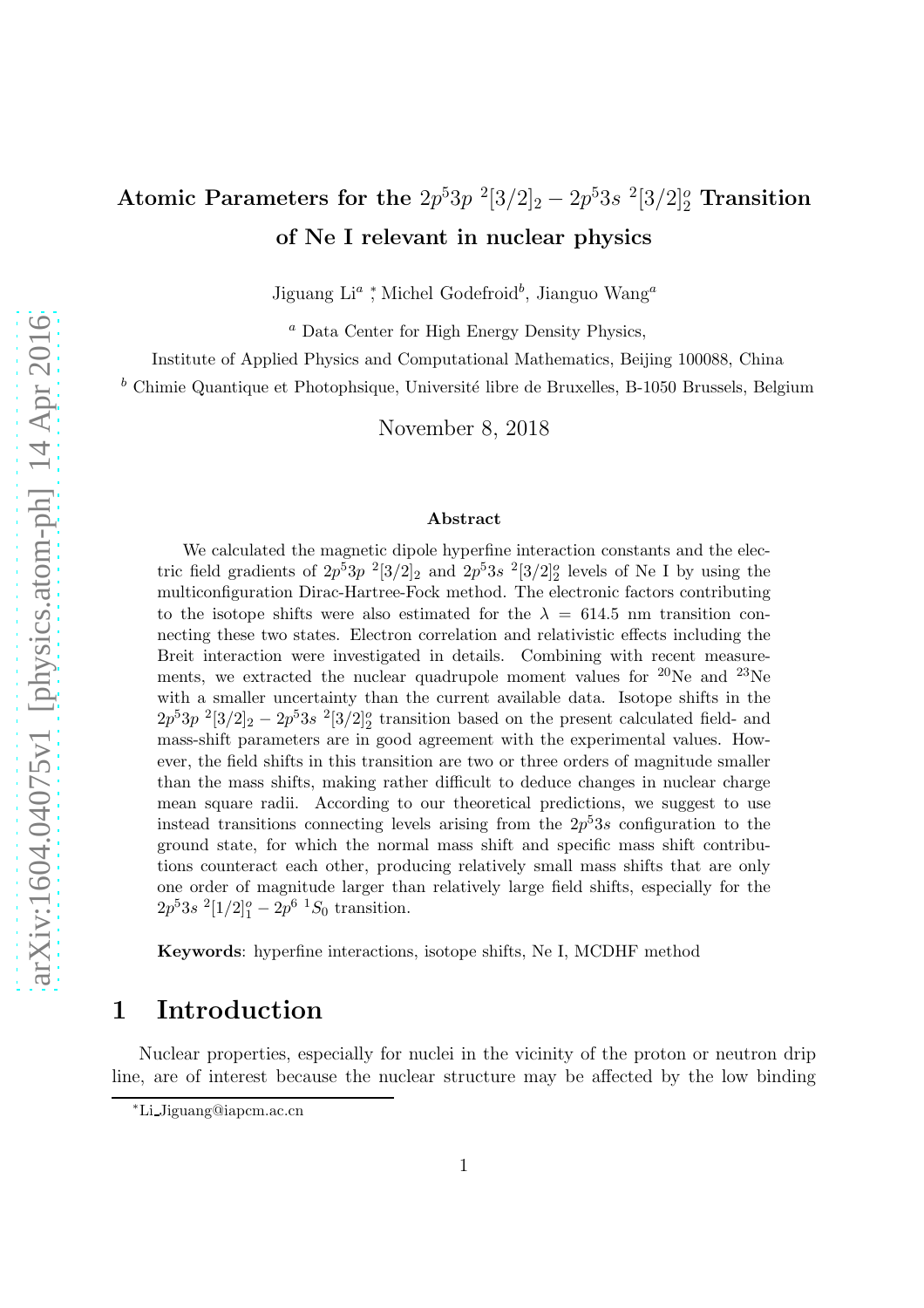energy of individual nucleons. Valuable information on the structure of nuclei can be obtained from nuclear electromagnetic moments and charge mean square radii. These physical quantities are accessible through the determination of hyperfine structures in atomic levels and isotope shifts in transition frequencies, if accurate atomic parameters are available [\[1\]](#page-9-0).

It was suggested by early experimental studies that there exists two-proton halo structure for the proton drip-line nucleus  ${}^{17}Ne[2]$  ${}^{17}Ne[2]$ . To confirm this speculation, many investigations have been stimulated to be performed  $[3, 4]$  $[3, 4]$ . However, the evidence for  $^{17}$ Ne was not conclusive due to conflicting theoretical and experimental results. Experiments were carried out at ISOLDE/CERN to measure hyperfine structures and isotope shifts of the transition  $2p^53s^{-2}[3/2]_2^o - -2p^53p^{-2}[3/2]_2$  ( $\lambda = 614.5$  nm) of <sup>17</sup>Ne and other unstable neon isotopes up to the neutron-rich <sup>28</sup>Ne by using fast-beam collinear laser spectroscopy [\[5,](#page-10-0) [6,](#page-10-1) [3,](#page-9-2) [7\]](#page-10-2). The magnetic dipole and the electric quadrupole moments and the charge radii of the nuclei were deduced from these measurements in combination with atomic parameters. Nevertheless, the latter were obtained either by empirical methods  $[8, 6, 9, 7]$  $[8, 6, 9, 7]$  $[8, 6, 9, 7]$  $[8, 6, 9, 7]$  or by ab initio calculations but with some approximations  $[10]$ .

In this work, we calculated the atomic parameters related to hyperfine interaction constants of  $2p^53p^{-2}[3/2]_2$  and  $2p^53s^{-2}[3/2]_2^o$  levels and isotope shifts of the transition between these two states using the multiconfiguration Dirac-Hartree-Fock (MCDHF) method. With assistance of the perturbation theory, a configuration space was constructed based on the active space approach. The present atomic parameters allowed us to extract the nuclear electric quadrupole moment values and to reproduce satisfactorily the experimental isotope shifts.

#### 2 Theory

#### 2.1 MCDHF method

The MCDHF method is written up in the monograph by Grant [\[11\]](#page-10-6). Starting from the Dirac-Coulomb Hamiltonian

<span id="page-1-0"></span>
$$
H_{DC} = \sum_{i} \left[ c\boldsymbol{\alpha}_{i} \cdot \boldsymbol{p}_{i} + (\beta_{i} - 1)c^{2} + V_{i}^{N} \right] + \sum_{i > j} 1/r_{ij}, \qquad (1)
$$

where  $\alpha$  and  $\beta$  are Dirac matrices, and  $V^N$  is the monopole part of the electron-nucleus Coulomb interaction. The atomic state functions (ASFs) approximating the eigenfunctions of the Hamiltonian [\(1\)](#page-1-0) are obtained as linear combinations of symmetry-adapted configuration state functions (CSFs) with same parity  $P$ , total angular momentum  $J$ , and its component along z direction  $M_J$ 

$$
\Psi(PJM_J) = \sum_{k=1}^{NCSF} c_k \Phi(\gamma_k PJM_J). \tag{2}
$$

Here, NCSF is the number of CSFs,  $\{c_k\}$  are the mixing coefficients and  $\gamma_k$  represents in compact form the orbital occupation numbers, coupling trees and complementary labels required to uniquely define each CSF. Configuration state functions are formed by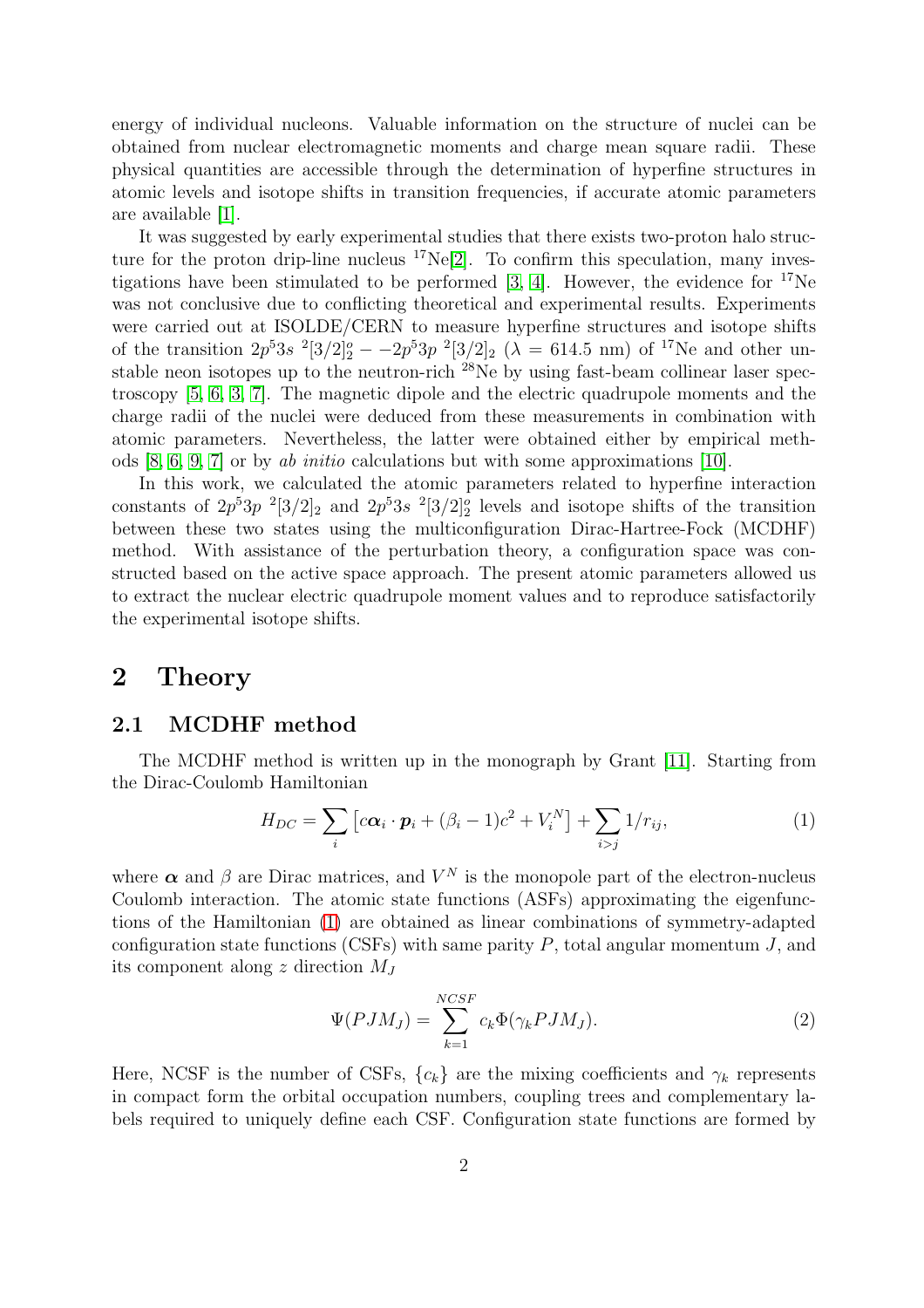products of one-electron Dirac orbitals. In the self-consistent field (SCF) procedure, both the radial parts of the large and small component of the Dirac orbitals and the mixing coefficients are optimized to minimize the energies of the ASFs concerned. MCDHF calculations can be performed not only for a single level, but also for a portion of a spectrum in an extended optimal level (EOL) scheme where optimization is applied on a weighted sum of energies. The relativistic configuration interaction (RCI) method in which only the mixing coefficients are varied for a given fixed set of orbitals is often used to avoid convergence problems encountered in the SCF step or to investigate the effect of higher-order excitations. Additionally, the Breit interaction

$$
B_{ij} = -\frac{1}{2r_{ij}} \left[ \boldsymbol{\alpha}_i \cdot \boldsymbol{\alpha}_j + \frac{(\boldsymbol{\alpha}_i \cdot \boldsymbol{r}_{ij})(\boldsymbol{\alpha}_j \cdot \boldsymbol{r}_{ij})}{r_{ij}^2} \right]
$$
(3)

can also be included in this step.

#### 2.2 Hyperfine Interaction Constants

The Hamiltonian of hyperfine interactions between the electrons and the electromagnetic multipole moments of the nucleus is expressed as a multipole expansion,

$$
H_{hfs} = \sum_{k \ge 1} \mathbf{T}^{(k)} \cdot \mathbf{M}^{(k)},\tag{4}
$$

where  $\mathbf{T}^{(k)}$  and  $\mathbf{M}^{(k)}$  are spherical tensor operators of rank k in the electronic and the nuclear spaces, respectively [\[12\]](#page-10-7). The  $k = 1$  term of the expansion represents the magnetic dipole interaction and the  $k = 2$  term the electric quadrupole interaction. According to perturbation theory, hyperfine structures corrected to the first order are described by diagonal magnetic dipole and electric quadrupole hyperfine interaction constants which are written as

$$
A_J = \frac{\mu_I}{I} \frac{1}{[J(J+1)]^{1/2}} \langle \Psi(PJ) || \mathbf{T}^{(1)} || \Psi(PJ) \rangle, \tag{5}
$$

$$
B_J = 2Q_I \left[ \frac{J(2J-1)}{(J+1)(2J+3)} \right]^{1/2} \langle \Psi(PJ) || \mathbf{T}^{(2)} || \Psi(PJ) \rangle.
$$
 (6)

 $\mu_I$  and  $Q_I$  are the magnetic dipole and the electric quadrupole moments of the nucleus with angular momentum  $I$  and are defined through the relations

$$
\mu_I = \langle IM_I (= I) | M_0^{(1)} | IM_I (= I) \rangle, \tag{7}
$$

$$
Q_I = \langle IM_I (= I) | M_0^{(2)} | IM_I (= I) \rangle. \tag{8}
$$

The electronic tensor operators are sums of one-electron operators  $\mathbf{t}^{(k)}$ 

$$
\mathbf{T}^{(1)} = \sum_{j=1}^{N} \mathbf{t}^{(1)}(j) = \sum_{j=1}^{N} -i\alpha \left( \alpha_j \cdot \mathbf{l}_j \mathbf{C}^{(1)}(j) \right) r_j^{-2}, \tag{9}
$$

$$
\mathbf{T}^{(2)} = \sum_{j=1}^{N} \mathbf{t}^{(2)}(j) = \sum_{j=1}^{N} -\mathbf{C}^{(2)}(j)r_j^{-3}.
$$
 (10)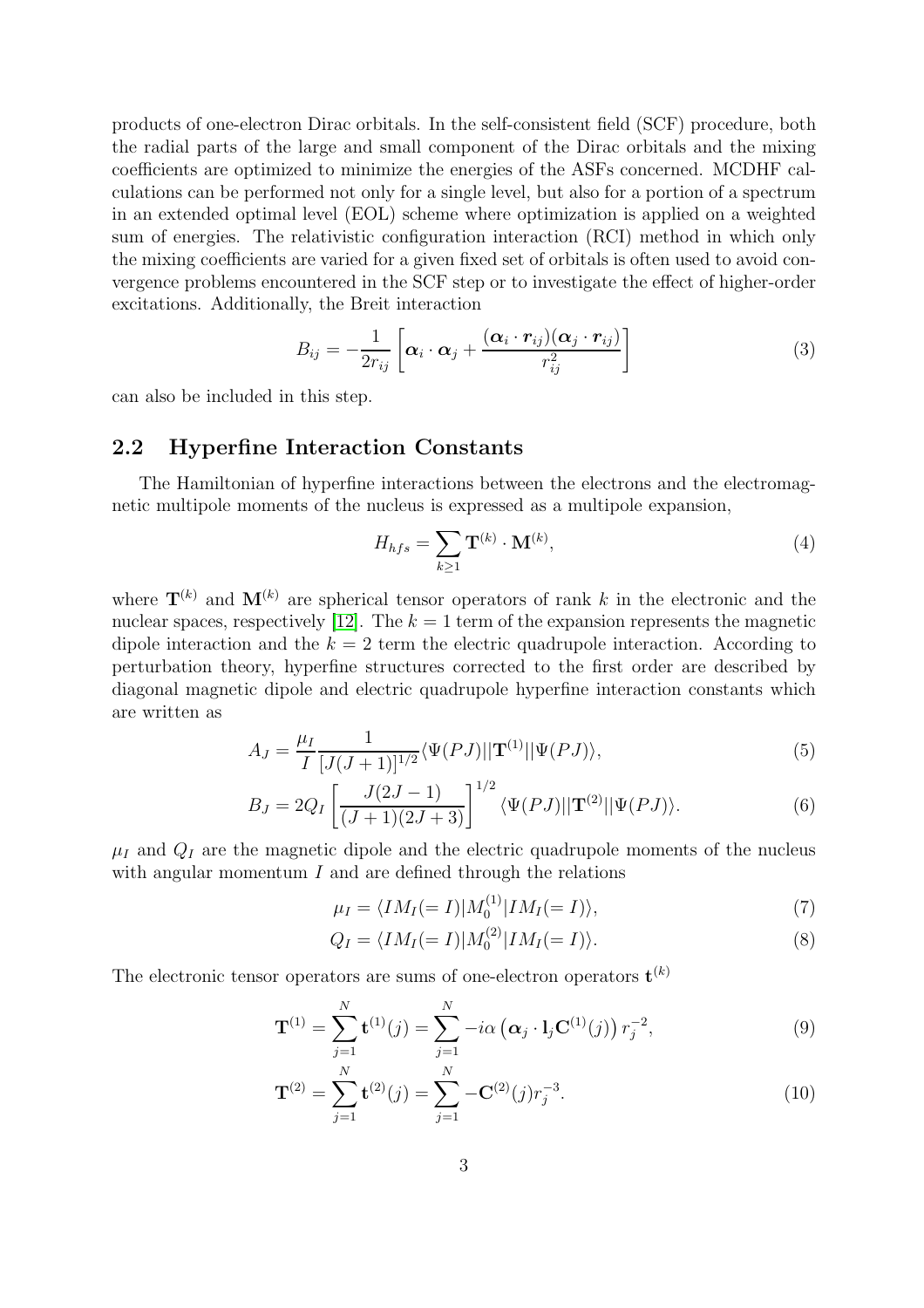Here,  $i = \sqrt{-1}$  is the imaginary unit,  $\alpha$  is the fine-structure constant, l is the orbital angular momentum operator and  $\mathbf{C}^{(k)}$  is a spherical tensor.

#### 2.3 Isotope Shifts

The isotope shift (IS) for an atomic energy level is composed of the field shift (FS) and the mass shift (MS). The field shift, arising from the difference in the charge distribution between two isotopes with mass number A and  $A'(A > A')$ , is given in the approximation of the first-order perturbation theory by [\[13,](#page-10-8) [14\]](#page-10-9)

$$
\Delta E_{FS}^{A,A'} = \langle \Psi(PJM) | \sum_{i} \delta V_i^{N,AA'} | \Psi(PJM) \rangle.
$$
 (11)

Here,  $\delta V^{N,AA'} = V^{N,A} - V^{N,A'}$  and the nuclear potential  $V^N$  for each isotope is produced by a two-parameter Fermi nuclear model [\[16,](#page-10-10) [17\]](#page-10-11). Neglecting the higher-order nuclear moments  $[15]$ , Eq. $(11)$  is further simplified to

$$
\Delta E_{FS}^{A,A'} = F \delta \langle r^2 \rangle^{A,A'},\tag{12}
$$

where

$$
F = \frac{2\pi}{3} \left( \frac{Ze^2}{4\pi\epsilon_0} \right) |\Psi(\mathbf{0})|^2 \tag{13}
$$

is the field-shift factor proportional to the electronic total probability density at the origin, and  $\delta \langle r^2 \rangle^{A,A'}$  is the difference of the nuclear charge mean square radius between these two isotopes. The mass shift between two isotopes  $A$  and  $A'$ , caused by the motion of nucleus with the finite mass, is expressed as [\[18,](#page-10-13) [19\]](#page-10-14)

$$
\Delta E_{MS}^{A,A'} = \frac{M' - M}{MM'} K_{MS}.\tag{14}
$$

Here, M and  $M'$  are the nuclear masses for isotopes A and  $A'$ , respectively. The electronic factor  $K_{MS}$  is defined by

$$
\frac{K_{MS}}{M} \equiv \langle \Psi(PJM) | H_{MS} | \Psi(PJM) \rangle, \tag{15}
$$

where

<span id="page-3-0"></span>
$$
H_{MS} = \frac{1}{2M} \sum_{i,j} \boldsymbol{p}_i \cdot \boldsymbol{p}_j. \tag{16}
$$

The mass shift operator (Eq. [\(16\)](#page-3-0)) can be split into two parts, that is, the one-body and the two-body mass shift operators

$$
H_{NMS} = \frac{1}{2M} \sum_{i} p_i^2 \tag{17}
$$

$$
H_{SMS} = \frac{1}{2M} \sum_{i \neq j} \boldsymbol{p}_i \cdot \boldsymbol{p}_j,\tag{18}
$$

which are also called the normal mass shift (NMS) and the specific mass shift (SMS) operator, respectively. It should be emphasized that the relativistic correction to the mass shift operator [\[18,](#page-10-13) [20,](#page-10-15) [21,](#page-10-16) [19,](#page-10-14) [17\]](#page-10-11) are rather small (less than  $1\%$ ) for Ne I and were systematically omitted in the present work.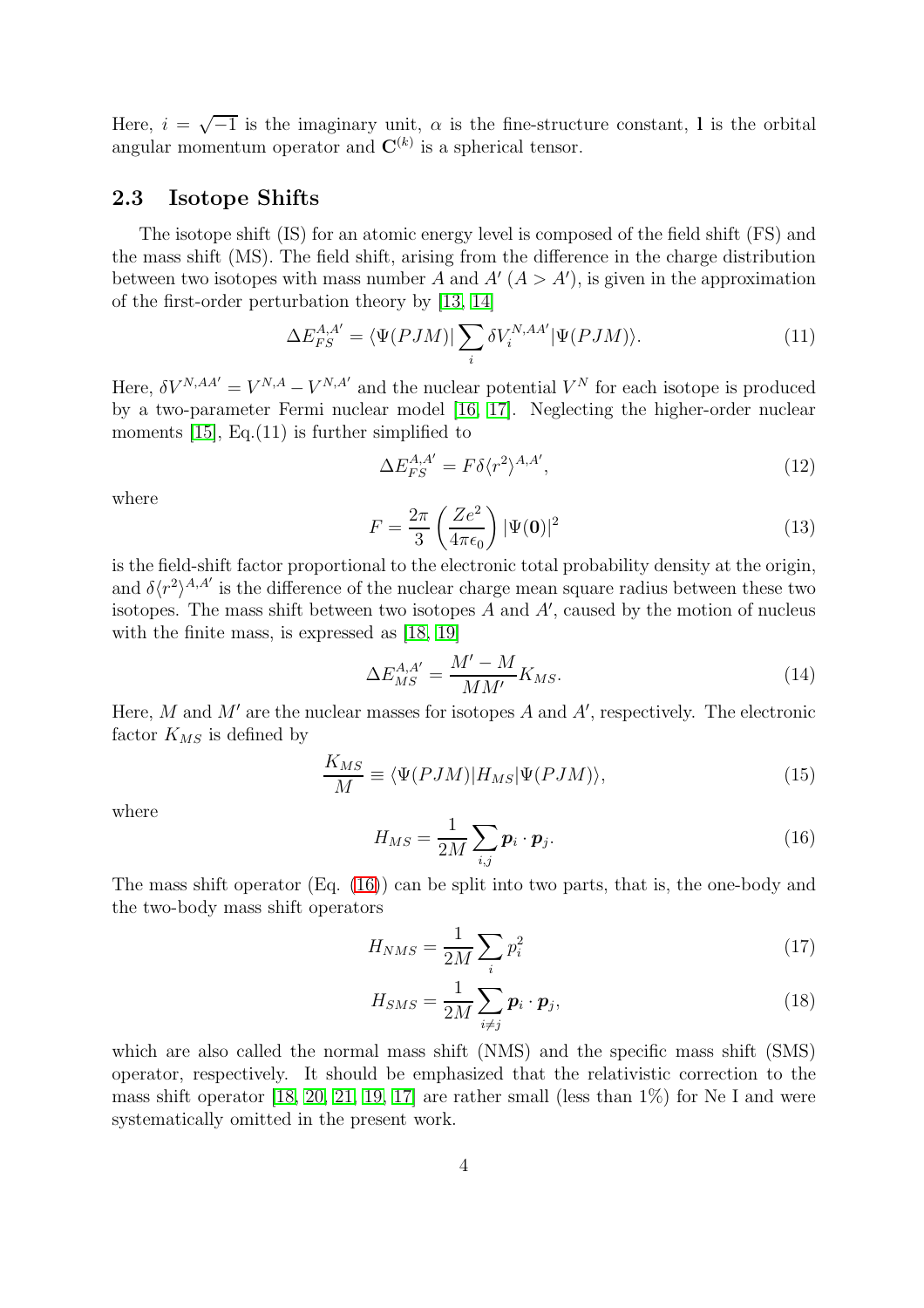### 3 Computational Model

As mentioned earlier, hyperfine structures and isotope shifts are related not only to electronic factors in an atomic system, but also to nuclear parameters such as the nuclear electric quadrupole moment and charge mean square radii. Therefore, these nuclear parameters can be extracted from experimental values if accurate electronic factors are available from theory. In the framework of the MCDHF method, reasonable configuration spaces must be constructed for obtaining reliable electronic factors with enough precision. In this work, we adopted the active space approach to form the ASFs. A complete description of the computational model can be found in [\[17\]](#page-10-11) where we reported accurate transition energies and probabilities from levels in the first excited configuration to the ground state for Ne I.

We started from constructing the configuration space to account for the first-order electron correlation effects between valence orbitals, i.e. 2s, 2p, 3s and 3p, in which CSFs were generated by replacing one or two orbitals occupied in the reference configurations with virtual orbitals. The reference configurations are  $\{2s^22p^53s\}$  for the lower (odd) level and  $\{2s^22p^53p\}$  for the upper (even) one, respectively. Virtual orbitals were augmented layer by layer in order to monitor the convergence trend of the physical quantities under investigation and to further estimate the uncertainties in their evaluation. For the first four correlation layers labelled by  $n (n = 3, 4, 5, 6)$  all possible orbitals  $(l \leq n - 1)$ with angular symmetries up to  $l = 5$  were included, while the angular momentum of the virtual orbitals was limited to  $l = 3$  for the three extra layers  $(7 \le n \le 9)$ . As a result, we marked the computational model for the former and the latter as nSD and  $n fSD$ , respectively. Self-consistent field (SCF) calculations were performed in which the occupied orbitals of each reference configuration were treated as spectroscopic and kept frozen in the subsequent steps. To avoid convergence problems in SCF calculations, virtual orbitals only in the added layer were optimized. The first-order correlation involving the 1s core electrons was further taken into account through the RCI computations where CSFs generated by SD substitutions from all occupied orbitals in the reference configurations to the largest virtual orbitals set were included. These calculations were labelled "CC" in the tables.

Higher-order correlation corrections, which cannot be accounted for by SD-excitation CSFs from the monoreference configuration, are more difficult to deal with, since the number of CSFs grows rapidly and easily goes beyond the current computer resources. Alternatively, we adopted a single- and double-multireference (MR) approach by selecting the dominant CSFs from the first-order configuration space and adding them to the multireference sets. The latter are

$$
{2s22p53s, 2s22p33s3p2, 2s2p53s3d, 2s22p33s3d2}
$$
\n(19)

and

$$
\{2s^22p^53p, 2s^22p^33p3d^2, 2s^22p^33p4p^2, 2s2p^53p3d, 2s2p^43s3p4p\} \tag{20}
$$

for the lower odd and upper even states. The 1s-core SD excitations were restricted to those already included in the monoreference CC calculations and the added SD excitations were limited to the ones from the valence orbitals of the multi-reference configuration sets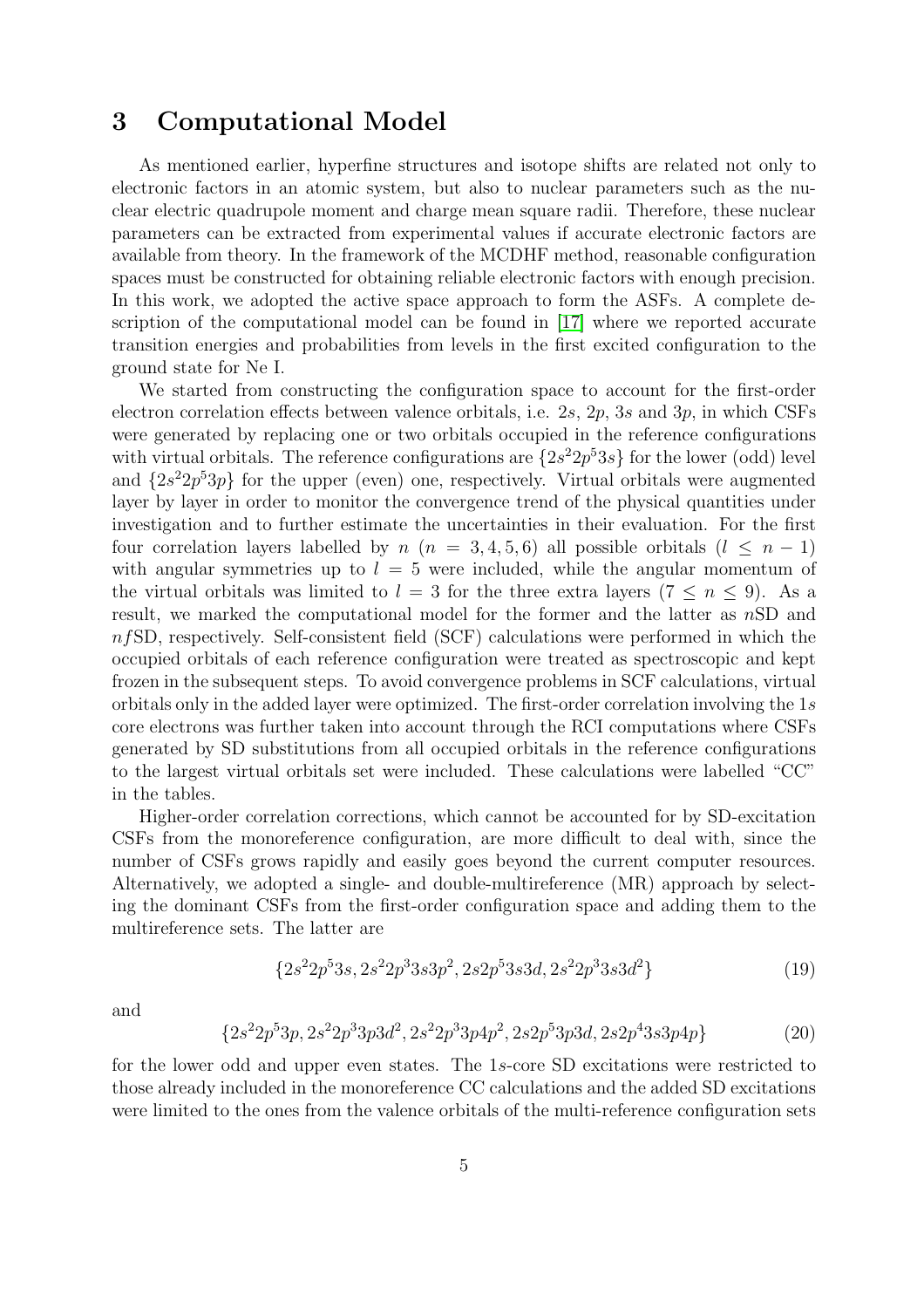to the virtual orbital set  $\{4s, 4p, 4d, 4f\}$ . It means that we only considered the higherorder correlation effects between valence orbitals. The configuration spaces were marked with "MR-4SD". At last, the Breit interaction was included through the RCI calculations in the latest configuration spaces. In practical, these calculations were performed by using the GRASP2K package [\[22\]](#page-10-17).

### 4 Results and Discussion

## 4.1 Nuclear Electric Quadrupole Moments of  $^{21,23}$ Ne

Table [1](#page-6-0) reports the magnetic dipole hyperfine interaction constants and the electric field gradient (EFG)  $q = \langle \Psi(P J) || \mathbf{T}^{(2)} || \Psi(P J) \rangle$  at the nucleus, as functions of the computational model, for  $2p^53s^2[3/2]_2^o$ , and  $2p^53p^2[3/2]_2$  levels of Ne I. As can be seen from this table, the magnetic dipole hyperfine interaction constant A is more sensitive to electron correlation than the electric field gradient  $q$ . Moreover, excitations involving the 1s core electron significantly contribute to both physical quantities. In addition, the effect of the Breit interaction is remarkable in the  $2p^53p^2[3/2]_2$  level, while tiny in the  $2p^53s^2[3/2]_2^o$ . For the magnetic dipole hyperfine interaction constants, the present results differ from previous experimental values [\[6,](#page-10-1) [24\]](#page-11-0) by less than 2% and 3% for the lower and upper levels, respectively. Furthermore, our values of the electric field gradient for  $2p^53s^{-2}[3/2]_2^o$  is in excellent agreement with the results of Sundholm and Olsen [\[10\]](#page-10-5) using the finite-element multiconfiguration Hartree-Fock method. We should stress, however, that the electron correlation involving 1s shell was not considered in their work. Moreover, the relativistic corrections to the EFG was estimated by performing limited qusi-relativistic CI in the valence shells.

Using our electric field gradient value ( $q = -4.681$ ), we extracted the nuclear quadrupole moments for  $2^{1}$ Ne and  $2^{3}$ Ne, respectively, from the most recent measurements of the electric quadurpole hyperfine interaction constants [\[6\]](#page-10-1), using the following relation

$$
\mathbf{Q} = \frac{B}{234.9647q} \tag{21}
$$

in which  $Q$ ,  $B$  and  $q$  are expressed in barns, MHz and a.u., respectively. The results are displayed in Table [2](#page-6-1) as well as other values available [\[24,](#page-11-0) [8,](#page-10-3) [10,](#page-10-5) [6,](#page-10-1) [25\]](#page-11-1). Among these, Q values for <sup>21</sup>Ne reported by Grosof *et al.* [\[24\]](#page-11-0) and Ducas *et al.* [\[8\]](#page-10-3) were obtained by fitting the measured hyperfine splittings. It can be seen that the corresponding values have relatively large errors due to the approximations made in the fitting procedures. Note that the value  $Q(^{21}Ne) = 103(8)$  was selected by Stone [\[23\]](#page-10-18) in the compilation of nuclear magnetic dipole and electric quadrupole moments. Using the experimental B-factor measured by Grosof et al., Sundholm and Olsen [\[10\]](#page-10-5) extracted  $Q(^{21}Ne)$  using their electric field gra-dient value, which was retained in the latest compilation of Pyykkö [\[26\]](#page-11-2). Although the agreement with our value is very good, the uncertainty of the present  $Q$  value for  $^{21}$ Ne (about 0.5  $\%$ ) is likely to be smaller than the one by Sundholm and Olsen [\[10\]](#page-10-5), thanks to a better description of electron correlation and relativity. In a more recent experiment, Geithner *et al.* measured the electric quadrupole hyperfine interaction constant of  $^{23}$ Ne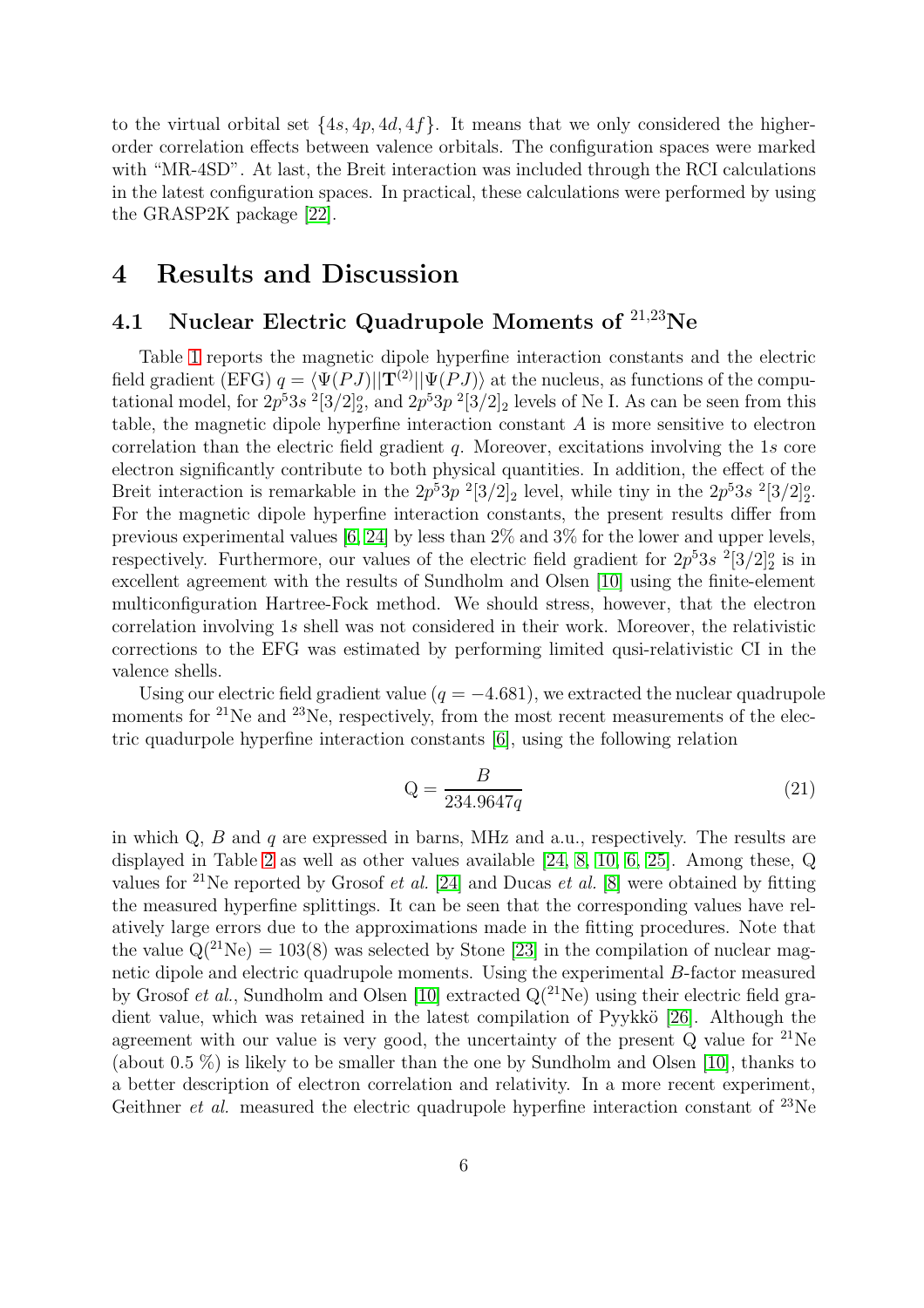for the first time in a collinear laser spectroscopy experiment [\[6\]](#page-10-1). Applying the relation  $Q^A/Q^{A'} = B^A/B^{A'}$  between two isotopes A and A' and using the  $Q(^{21}\text{Ne})=102.9(7.5)$ value obtained by Ducas *et al.* [\[8\]](#page-10-3), they deduced the nuclear electric quadrupole moment of <sup>23</sup>Ne with a  $\simeq$  4% uncertainty. Furthermore, De Rydt [\[25\]](#page-11-1) reevaluated the value in the same way but using a weight mean factor of  $Q^{23}/Q^{21} = 1.407(41)$ , which reduced the error bars to about  $3\%$ . These two values are in good agreement with our *ab initio* calculation. We should point out that the uncertainty in our  $Q(^{23}Ne)$  value mainly arises from the experimental error in the  $B$  factor reported by Geithner *et al.* [\[6\]](#page-10-1).

| $-0.001$ (1.9) II.III. [20] were used to calculate A values. |                                                   |              |                                     |          |  |
|--------------------------------------------------------------|---------------------------------------------------|--------------|-------------------------------------|----------|--|
|                                                              | $\sqrt{2p^53s^2}$ [3/2] <sup>o</sup> <sub>2</sub> |              | $\overline{2p}^{5}3p~^{2}[3/2]_{2}$ |          |  |
| Model                                                        | А                                                 | q            | А                                   | q        |  |
| DF                                                           | $-248.72$                                         | $-4.978$     | $-179.65$                           | $-2.711$ |  |
| 3SD                                                          | $-248.18$                                         | $-4.726$     | $-192.77$                           | $-2.708$ |  |
| 4SD                                                          | $-302.62$                                         | $-4.783$     | $-184.30$                           | $-2.448$ |  |
| 5SD                                                          | $-289.46$                                         | $-4.748$     | $-187.99$                           | $-2.543$ |  |
| 6SD                                                          | $-296.19$                                         | $-4.749$     | $-187.20$                           | $-2.546$ |  |
| 7fSD                                                         | $-293.93$                                         | $-4.749$     | $-187.41$                           | $-2.564$ |  |
| 8fSD                                                         | $-295.40$                                         | $-4.745$     | $-187.69$                           | $-2.583$ |  |
| 9fSD                                                         | $-295.31$                                         | $-4.745$     | $-187.57$                           | $-2.586$ |  |
| CC                                                           | $-258.50$                                         | $-4.704$     | $-176.71$                           | $-2.479$ |  |
| $MR-4SD$                                                     | $-262.34$                                         | $-4.684$     | $-175.92$                           | $-2.475$ |  |
| $+$ Breit                                                    | $-262.89$                                         | $-4.681$     | $-180.72$                           | $-2.676$ |  |
| Grosof <i>et al.</i> [24]                                    | $-267.68(3)$                                      |              |                                     |          |  |
| Geithner et al. [6]                                          | $-267.62(15)$                                     |              | $-185.83(21)$                       |          |  |
| Sundholm and Olsen [10]                                      |                                                   | $-4.675(30)$ |                                     |          |  |

<span id="page-6-0"></span>Table 1: Magnetic dipole hyperfine interaction constants A (in MHz) and electric field gradients q (in a.u.) for  $2p^53s^2[3/2]_2^o$  and  $2p^53p^2[3/2]_2$  levels of <sup>21</sup>Ne.  $I = 3/2$  and  $\mu_I =$  $-0.66171797$  n.m. [\[23\]](#page-10-18) were used to calculate A values.

Table 2: Nuclear electric quadrupole moments  $Q$  (in mb) of  $21,23$ Ne isotopes.

<span id="page-6-1"></span>

|                           | $Q(^{21}Ne)$ | $Q(^{23}Ne)$ |
|---------------------------|--------------|--------------|
| This work                 | 101.44(20)   | 141.8(6.0)   |
| Grosof <i>et al.</i> [24] | 93(10)       |              |
| Ducas <i>et al.</i> [8]   | 102.9(7.5)   |              |
| Sundholm and Olsen [10]   | 101.55(75)   |              |
| Geithner $et$ al. [6]     |              | 145(6)       |
| De Rydt <i>et al</i> [25] |              | 142.9(4.3)   |

# 4.2 Isotope Shift in the  $2p^53s^{-2}[3/2]_2^o - -2p^53p^{-2}[3/2]_2$  transition

Isotope shift parameters, including normal mass shift  $\Delta \tilde{K}^{NMS}$ , specific mass shift  $\Delta \tilde{K}^{SMS}$  and field shift F factors, are given in Table [3](#page-8-0) for the  $2p^53s^2[3/2]_2^o - 2p^53p^2[3/2]_2$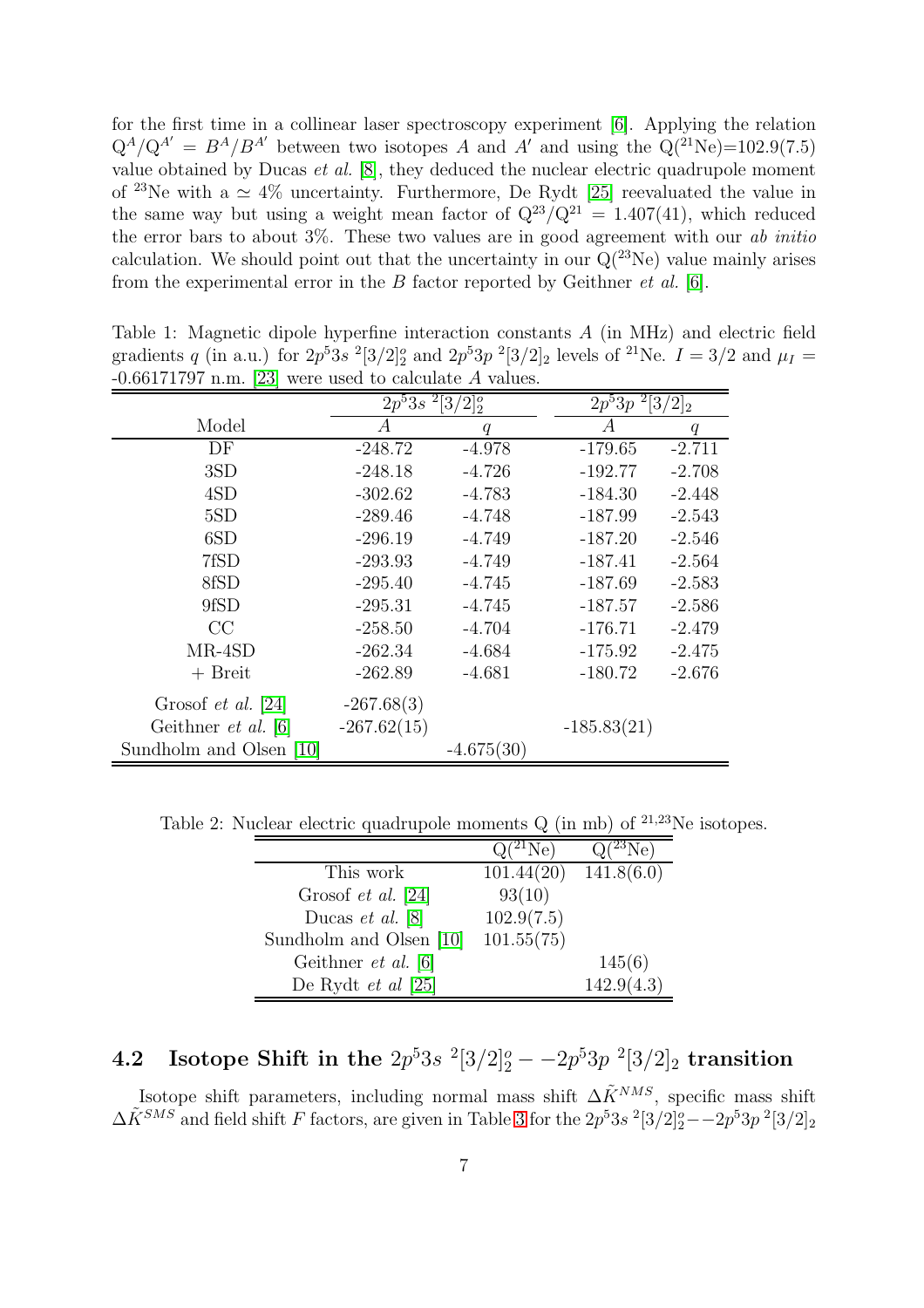transition in Ne I. It was found that electron correlation effects on the specific mass shift factor  $\Delta \tilde{K}^{SMS}$  are huge in the case under investigation. One indeed observes with this respect that the sign of the Dirac-Fock  $\Delta \tilde{K}^{SMS}$  value changes when including electron correlation. When taking the 1s-core excitations into account, the SMS parameter increased by a factor of 6. This result is, however, surprising in view of the inconsistency with other theoretical [\[27\]](#page-11-3) or experimental [\[28,](#page-11-4) [29\]](#page-11-5) results. This is an artefact and is most likely due to the unbalance description of core correlation between the two levels concerned. This effect is actually rather small on the level shift, but large enough to manifest itself in such a tiny transition specific mass shifts. To offset this effect, higher-order correlations involving the 1s core should be accounted for, but these calculations are definitely beyond the limits in current computational resources. For eliminating the 1s-core excitations unbalanced contributions, we subtracted the 251 GHz u core-correlation (CC − 9fSD) differences in the specific mass shift factors, from the "MR-4SD" and "Breit" values. The so-corrected  $\Delta \tilde{K}^{SMS}$  parameters, marked by an asterisk in Table [3,](#page-8-0) are in reasonably good agreement with the other available results.

Compared with the specific mass shift factor, the normal mass shift and the field shift parameters were stable with expanding the configuration space. Instead of an ab initio calculation, the normal mass shift factor can be estimated in the nonrelativisitc approximation from the scaling law  $\Delta \tilde{K}^{NMS} = -\nu/1823$  where  $\nu$  is transition frequency [\[30\]](#page-11-6). Using the experimental transition frequency [\[31\]](#page-11-7), one obtains a value of 267.04 GHz u that agrees with our ab initio calculation. For the field-shift factor, Marinova et al. obtained  $F = 40(4)$  MHz/fm<sup>2</sup> applying the semiempirical approach based on the Goudsmit-Fermi-Segré formula. This value is consistent with our result.

Using the present calculated mass- and field-shift parameters, we obtained the isotope shifts between  ${}^{A}$ Ne and  ${}^{20}$ Ne that are reported in Table [4.](#page-8-1) The changes in mass and nuclear mean square charge radii were taken from Ref. [\[3\]](#page-9-2). As can be seen from this table, our isotope shifts are in good agreement with experimental values, and the difference is less than 4%.

Field shifts in light elements such as Ne  $(Z = 10)$  are so small that it is difficult to extract nuclear charge radii from isotope shifts. Especially for the  $2p^53p^{-2}[3/2]_2$  –  $2p^53s^2[3/2]_2^o$  transition, the field-shift factor is only 32.3 MHz/fm<sup>2</sup>, producing a field shift of only 0.549 MHz between <sup>19</sup>Ne and <sup>20</sup>Ne. Moreover, the mass shifts for this transition are two or three orders of magnitude larger than the field shifts. In our opinion, this transition is therefore not suitable for deducing reliable nuclear charge radii. Alternatively, we found from the present calculations (see Table [5\)](#page-9-4) that the transition from levels of the  $2p^53s$ configuration to the  $2p^6$   ${}^{1}S_0$  ground state are much better candidates for this purpose. The reason is that field shifts are larger for  $3s-2p$  than for  $3s-3p$  transitions while mass shifts are relatively small, especially for the  $2p^53s^2[1/2]-2p^6$  1S<sub>0</sub> transition for which the specific mass shift contribution counteracts the normal mass shift. Therefore, it would be worthwhile to measure the isotope shifts in these transitions in order to obtain more accurate nuclear charge radii for Ne isotopes.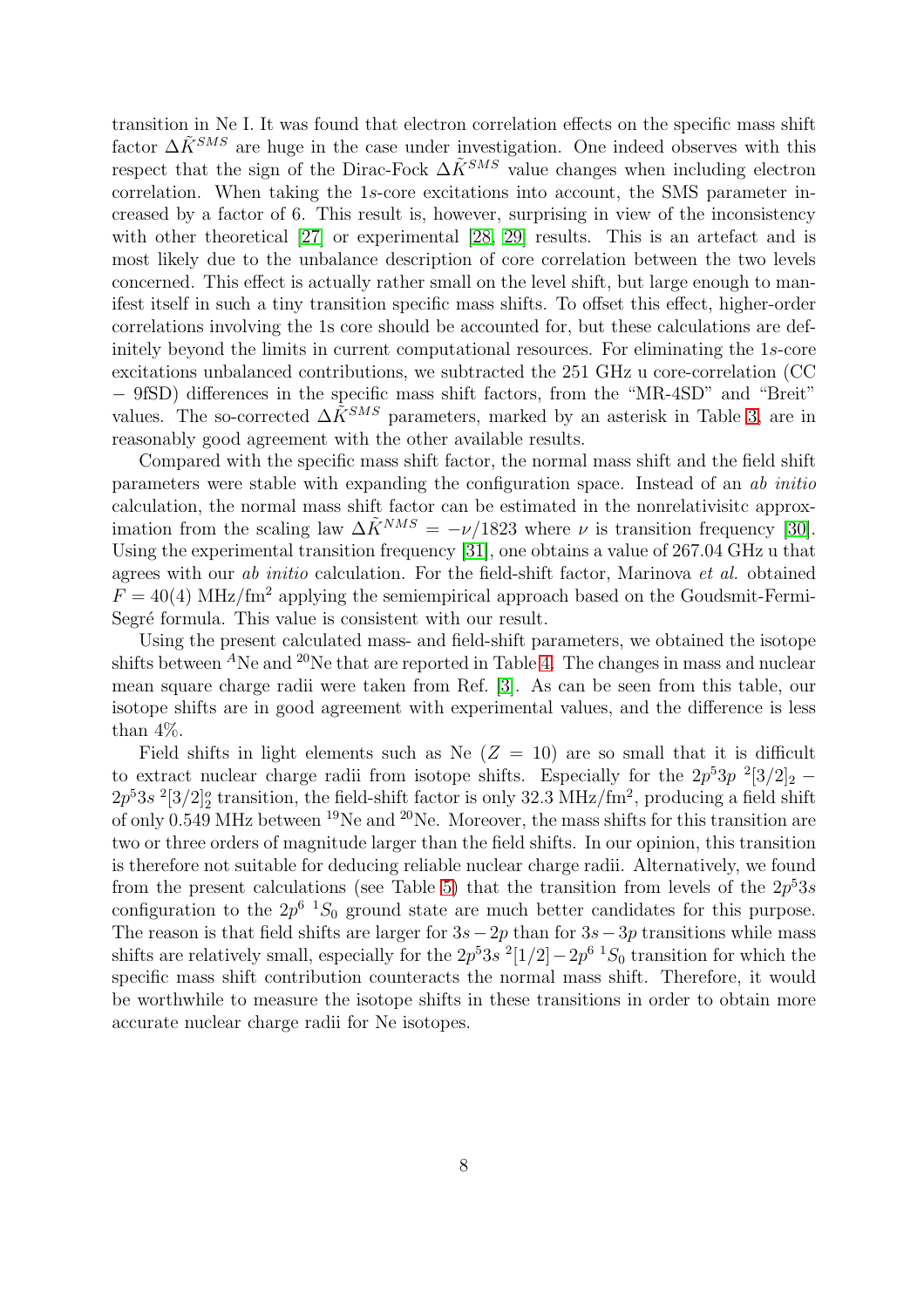|           |                             | $\Delta K$                      |                             |       |
|-----------|-----------------------------|---------------------------------|-----------------------------|-------|
| Model     | $\Delta K^{N\overline{MS}}$ | $K^{\overline{S\overline{MS}}}$ | $\Delta K^{M \overline{S}}$ | F     |
| DF        | 1643                        | $-648$                          | 995                         | 35.7  |
| 3SD       | 331                         | -761                            | -430                        | 30.7  |
| 4SD       | 350                         | 435                             | 785                         | 26.1  |
| 5SD       | 153                         | 86                              | 239                         | 31.7  |
| 6SD       | 204                         | 47                              | 251                         | 29.7  |
| 7fSD      | 201                         | 63                              | 263                         | 29.9  |
| 8fSD      | 218                         | 49                              | 267                         | 30.3  |
| 9fSD      | 215                         | 46                              | 261                         | 30.1  |
| CC        | 231                         | 297                             | 528                         | 30.2  |
| MR-4SD    | 266                         | 349                             | 615                         | 31.6  |
|           |                             | $98*$                           | $364*$                      |       |
| $+$ Breit | 275                         | 352                             | 627                         | 32.3  |
|           |                             | $101*$                          | $376*$                      |       |
|           |                             | Others                          |                             |       |
| Ref. [27] |                             | 92                              |                             |       |
| Ref. [28] |                             | 104(0.6)                        |                             |       |
| Ref. [29] |                             | 97(1)                           |                             |       |
| Ref.      |                             |                                 |                             | 40(4) |

<span id="page-8-0"></span>Table 3: Mass-shift  $\Delta \tilde{K}^{MS}$  (in GHz u) and Field-shift F (in MHz/fm<sup>2</sup>) parameters for the  $2p^53s^{-2}[3/2]_2^o - 2p^53p^{-2}[3/2]_2$  transition in Ne I. Normal mass shift (NMS)  $\Delta \tilde{K}^{NMS}$ (in GHz u) and specific mass shift (SMS)  $\Delta \tilde{K}^{SMS}$  (in GHz u) factors were also displayed.

Table 4:  $2p^53s$   $2[3/2]_2^o - 2p^53p$   $2[3/2]_2$  transition isotope shift (IS) (in MHz) relative to <sup>20</sup>Ne. Mass differences ( $\Delta^{A,20} = \frac{1}{M^{20}}$  $\frac{1}{M(^{20}Ne)} - \frac{1}{M(^{4}Ne)}$  (in 1/u) and nuclear mean-square charge radii  $(\langle r^2 \rangle^{A,20} = \langle r^2 \rangle^A - \langle r^2 \rangle^{20})$  (in fm<sup>2</sup>) between given isotope A and <sup>20</sup>Ne were calculated with data presented in Ref.[\[3\]](#page-9-2).

<span id="page-8-1"></span>

|    | $\Lambda$ A,20 | $\delta \langle r^2 \rangle^{\overline{A,20}}$ | MS      | FS       | IS      | Exp. $[3]$ |
|----|----------------|------------------------------------------------|---------|----------|---------|------------|
| 17 | $-0.008743390$ | 0.220                                          | -3287   | 7.084    | -3280   | $-3183.3$  |
| 18 | $-0.005519035$ | $-0.207$                                       | $-2075$ | $-6.686$ | $-2082$ | -1995.5    |
| 19 | $-0.002607463$ | 0.017                                          | -980    | 0.549    | -980    | -947.39    |
| 21 | 0.002385902    | $-0.217$                                       | 897     | -7.009   | 890     | 874.94     |
| 22 | 0.004546555    | $-0.321$                                       | 1710    | -10.366  | 1699    | 1663.58    |

## 5 Conclusion

In this work, we reported the magnetic dipole hyperfine interaction constants and the electric field gradient at the nucleus of  $2p^53p^2[3/2]_2$  and  $2p^53s^2[3/2]_2^o$  levels and the electronic factors of isotope shifts in the transition between these two states for Ne I. These results were obtained by combining the multiconfiguration Dirac-Hartree-Fock method with relativistic CI calculations and the active space approach to take electron correla-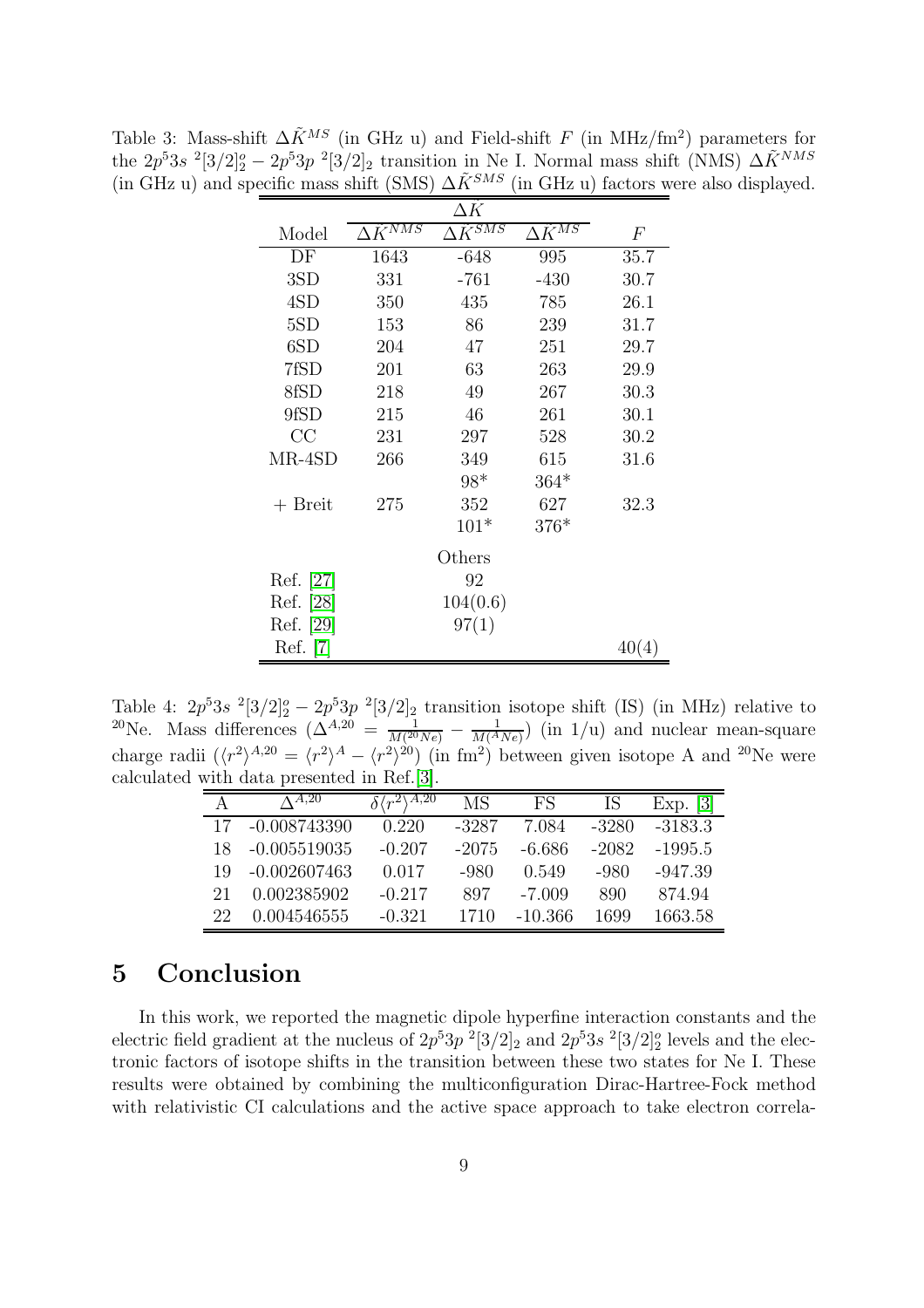Table 5: Mass-shift  $\Delta \tilde{K}^{MS}$  (in GHz u) and field-shift F (in MHz/fm<sup>2</sup>) parameters for transitions from states in the  $2p^53s$  configuration to the ground state  $2p^6$   ${}^1S_0$  in Ne I. Normal mass shift (NMS)  $\Delta \tilde{K}^{NMS}$  (in GHz u) and specific mass shift (SMS)  $\Delta \tilde{K}^{SMS}$  (in GHz u) factors were also displayed.

<span id="page-9-4"></span>

| Transition                       | $\Lambda$ $\bar{K}^{NMS}$ | $\Lambda K^{SMS}$ | $\Lambda$ $\tilde{K}^{M\overline{S}}$ | F      |
|----------------------------------|---------------------------|-------------------|---------------------------------------|--------|
| $2p^53s^2[3/2]_2^o-2p^{6}S_0$    | $-2255$                   | 2065              | $-190$                                | 138.11 |
| $2p^53s^2[3/2]_1^o-2p^6$ $^1S_0$ | $-2270$                   | 2091              | -179                                  | 137.13 |
| $2p^53s^2[1/2]_0^o-2p^6$ $^1S_0$ | $-2295$                   | 2100              | $-195$                                | 138.34 |
| $2p^53s^2[1/2]_1^o-2p^6$ $^1S_0$ | -2269                     | 2235              | -34                                   | 137.13 |

tion and relativistic effects into account. Using the calculated electric field gradient, we extracted the nuclear quadrupole moments for  $2^{1}$ Ne and  $2^{3}$ Ne. The present results have a better accuracy than the values available in the literature. Based on calculated massand field-shift factors, experimental isotope shifts for the transition concerned were satisfactorily reproduced. However, we found that this transition is not the best candidate for deducing changes in the nuclear charge mean square radii due to small field shifts. We therefore suggested for this purpose the use of transitions connecting the  $2p^53s$  levels to the ground state  $2p^{6}$   ${}^{1}S_0$ , offering much larger field shifts, and smaller mass shifts due to strong cancellation between normal and specific mass shift contributions.

### Acknowledgement

This work has been supported by National Natural Science Foundation of China under Grant Nos. 11404025 and 91536106, the China Postdoctoral Science Foundation under Grant No. 2014M560061, the Belgian F.R.S.-FNRS Fonds de la Recherche Scientifique (CDR J.0047.16) and the BriX IAP Research Program No. P7/12 (Belgium).

## <span id="page-9-0"></span>References

- <span id="page-9-1"></span>[1] Kluge H.-J. 2010 Hyperfine Interact. 196 295
- [2] Ozawa A, Kobayashi T, Sato H, Hirata D, Tanihata I, Yamakawa O, Omata K, Sugimoto K, Olson D, Christie W and Wieman H 1994 Phys. Lett. B 334 18
- <span id="page-9-2"></span>[3] Geithner W, Neff T, Audi G, Blaum K, Delahaye P, Feldmeier H, George S, Guénaut C, Herfurth F, Herlert A, Kappertz S, Keim M, zkellerbauer A, Kluge H-J, Kowalska M, Lievens P, Lunney D, Marinova K, Neugart R, Schweikhard L, Wilbert S and Yazidjian C 2008 Phys. Rev. Lett. 101 252502
- <span id="page-9-3"></span>[4] Tanaka K, Fukuda M, Mihara M, Takechi M, Nishimura D, Chinda, T, Sumikama T, Kudo S, Matsuta K, Minamisono T, Suzuki T, Ohtsubo T, Izumikawa T, Momota S, Yamaguchi T, Onishi T, Ozawa A, Tanihata I and Zheng T 2010 Phys. Rev. C 82 044309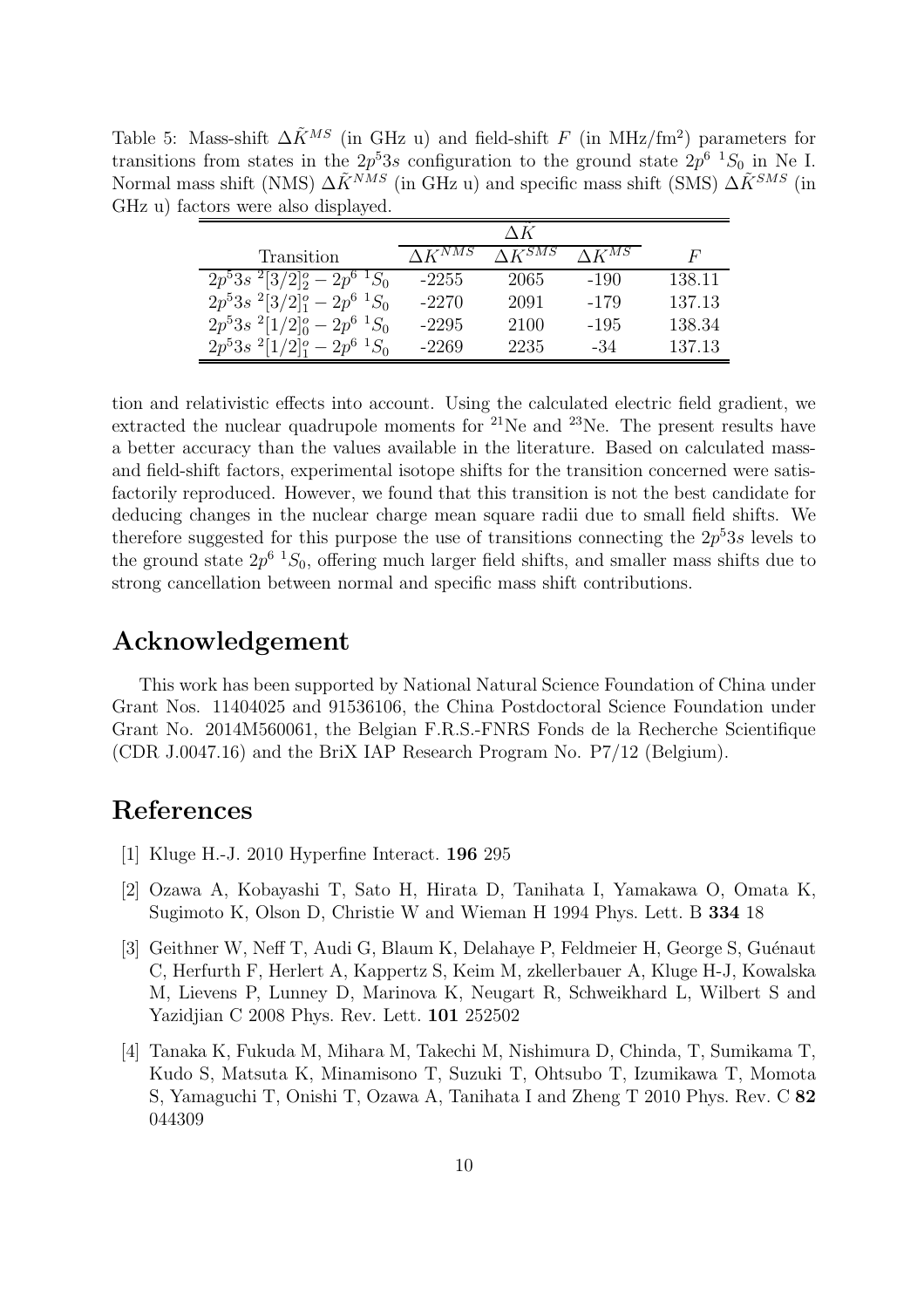- <span id="page-10-0"></span>[5] Giethner W, Hilligsoe, K M, Kappertz S, Katko G, Keim M, Kloos S, Kotrostsios, Lievens P, Marinova K, Neugart R, Vermeeren L, Willbert S and the ISOLDE Collaboration 2000 Hyperfine Interactions 127 117
- <span id="page-10-2"></span><span id="page-10-1"></span>[6] Geithner W, Brown B A, Hilligsφe K M, Kappertz S, Keim M, Kotrostios G, Lievens P, Marinova K, Neugart R, Simon H and Wilbert S 2005 Phys. Rev. C 71 064319
- [7] Marinova K, Geithner W, Kowalska M, Blaum K, Kappertz S, Keim M, Kloos S, Kotrotsios G, Lievens P, Neugart R, Simon H and Willbert S 2011 Phys. Rev. C 84 034313
- <span id="page-10-4"></span><span id="page-10-3"></span>[8] Ducas T W, Feld M S, Ryan L W, Jr., Skribanowitz N and Javan A 1972 Phys. Rev A 5 1036
- <span id="page-10-5"></span>[9] Klein A, Brown B A, Georg U, Keim M, Lievens P, Neugart R, Neuroth M, Silverans R E, Vermeeren L and ISOLDE Collaboation 1996 Nucler Physics 607 1
- <span id="page-10-6"></span>[10] Sundholm D and Olsen J 1992 J. Chem. Phys. 96 627
- <span id="page-10-7"></span>[11] Grant I P 2007 Relativistic Quantum Theory of Atoms and Molecules Springer (New York)
- <span id="page-10-8"></span>[12] Schwartz C 1955 Phys. Rev. 97 380
- <span id="page-10-9"></span>[13] Blundell S A, Baird P E G, Palmer C W P, Stacey D N and Woodgate G K 1987 J. Phys. B: At. Mol. Phys. 20 3663
- <span id="page-10-12"></span>[14] Torbohm G, Fricke B and Rosén A 1985 Phys. Rev. A  $31\,2038$
- <span id="page-10-10"></span>[15] Seltzer E C 1969 Phys. Rev. 188 1916
- <span id="page-10-11"></span>[16] Parpia F A and Mohanty A K 1992 Phys. Rev. A 46 3735
- [17] Li J G, Nazé C, Godefroid M, Fritzsche S, Gaigalas G, Indelicato P and Jönsson P 2012 Phys. Rev. A 86 022518
- <span id="page-10-14"></span><span id="page-10-13"></span>[18] Palmer C W P 1987 J. Phys. B: At. Mol. Phys. 20 5987
- <span id="page-10-15"></span>[19] Gaidamauskas E, Nazé C, Rynkun P, Gaigalas, G, Jönsson P and Gaigalas G 2011 J. Phys. B: At. Mol. Opt. Phys. 44 175003
- <span id="page-10-16"></span>[20] Shabaev V M and Artemyev A N 1994 J. Phys. B: At. Mol. Opt. Phys. 27 1307
- [21] Tupitsyn I I, Shabaev V M, Crespo López-Urrutia J R, Draganić I, Soria Orts R and Ullrich J 2003 Phys. Rev. A 68 022511
- <span id="page-10-18"></span><span id="page-10-17"></span>[22] Jönsson P, Gaigalas G, Bieron J, Froese Fischer C and Grant I P 2013 Computer Physics Communications 184 2197
- [23] Stone N J 2005 Atomic Data and Nuclear Data Tables 90 75